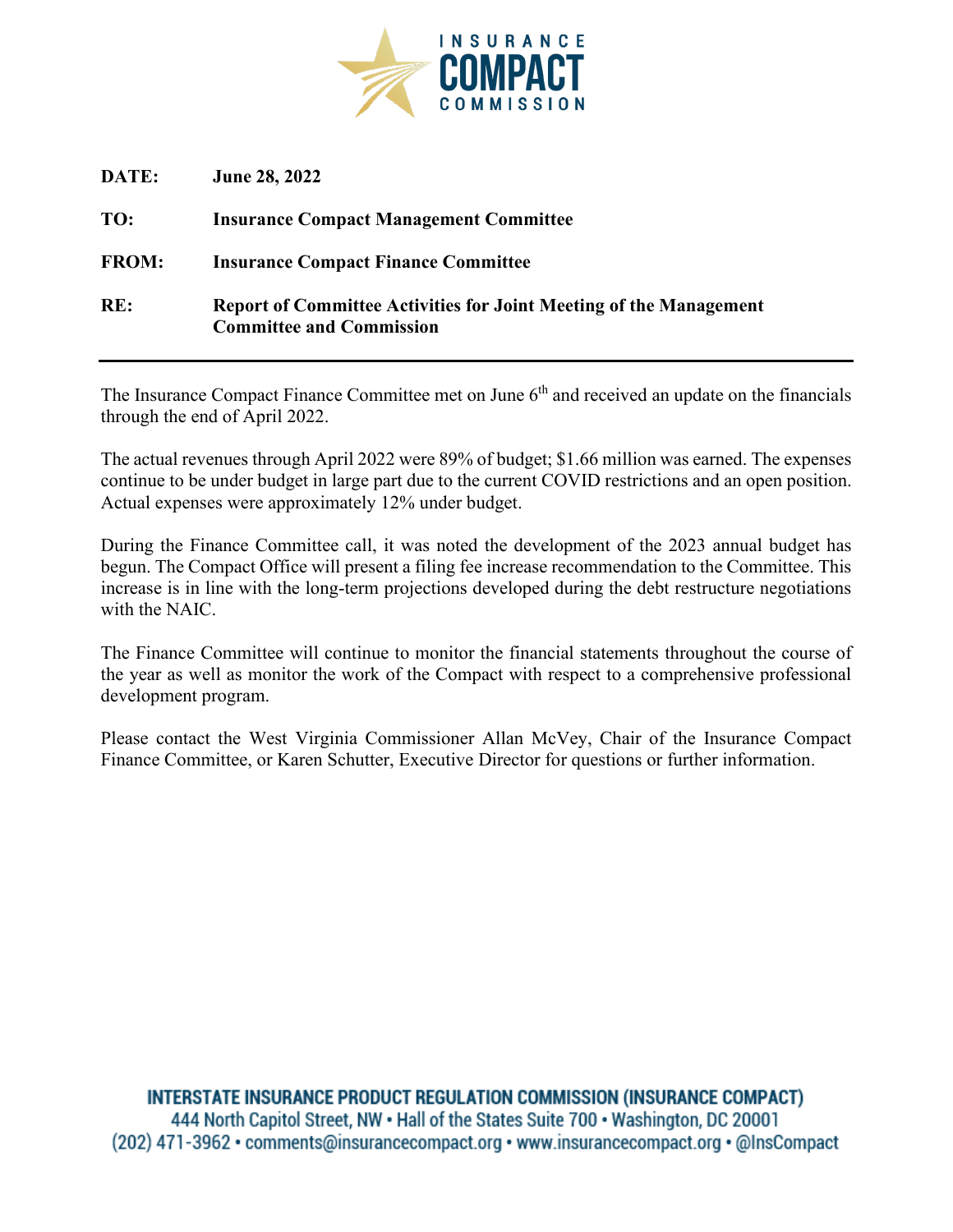

| DATE:        | <b>June 28, 2022</b>                                        |
|--------------|-------------------------------------------------------------|
| TO:          | <b>Insurance Compact Management Committee</b>               |
| <b>FROM:</b> | <b>Insurance Compact Product Standards Committee</b>        |
| RE:          | <b>Report of the Product Standards Committee Activities</b> |
|              |                                                             |

The PSC is reviewing the drafts for Individual Disability Buy Sell and Key Person Replacement Uniform Standards. The PSC has held two public calls, and expects to have at least on more public call, to receive comment during the development of these standards.

The Compact Office has issued the annual notice to receive requests for new or amended uniform standards. Requests for new or amended Uniform Standards should be made by June  $30<sup>th</sup>$  so they may be included in the identification list that will be considered by the PSC for prioritization for its 2023 Uniform Standard development work plan. The PSC will consider the requests and prepare a recommendation for the Management Committee. Please contact the Compact Office or visit the Docket section of the insurancecompact.org website for more information on the process for the Annual Prioritization of Uniform Standards.

Later this summer, the PSC will be working on development of Uniform Standards for indexedlinked variable annuities and for group whole life insurance.

The PSC also stands ready to respond to other requests from the Management Committee and the Commission regarding uniform standards development. Please contact Jason Lapham of the Colorado Division of Insurance, Chair of the Product Standards Committee, or Susan Ezalarab, the Compact Office's Regulatory Coordinator Consultant.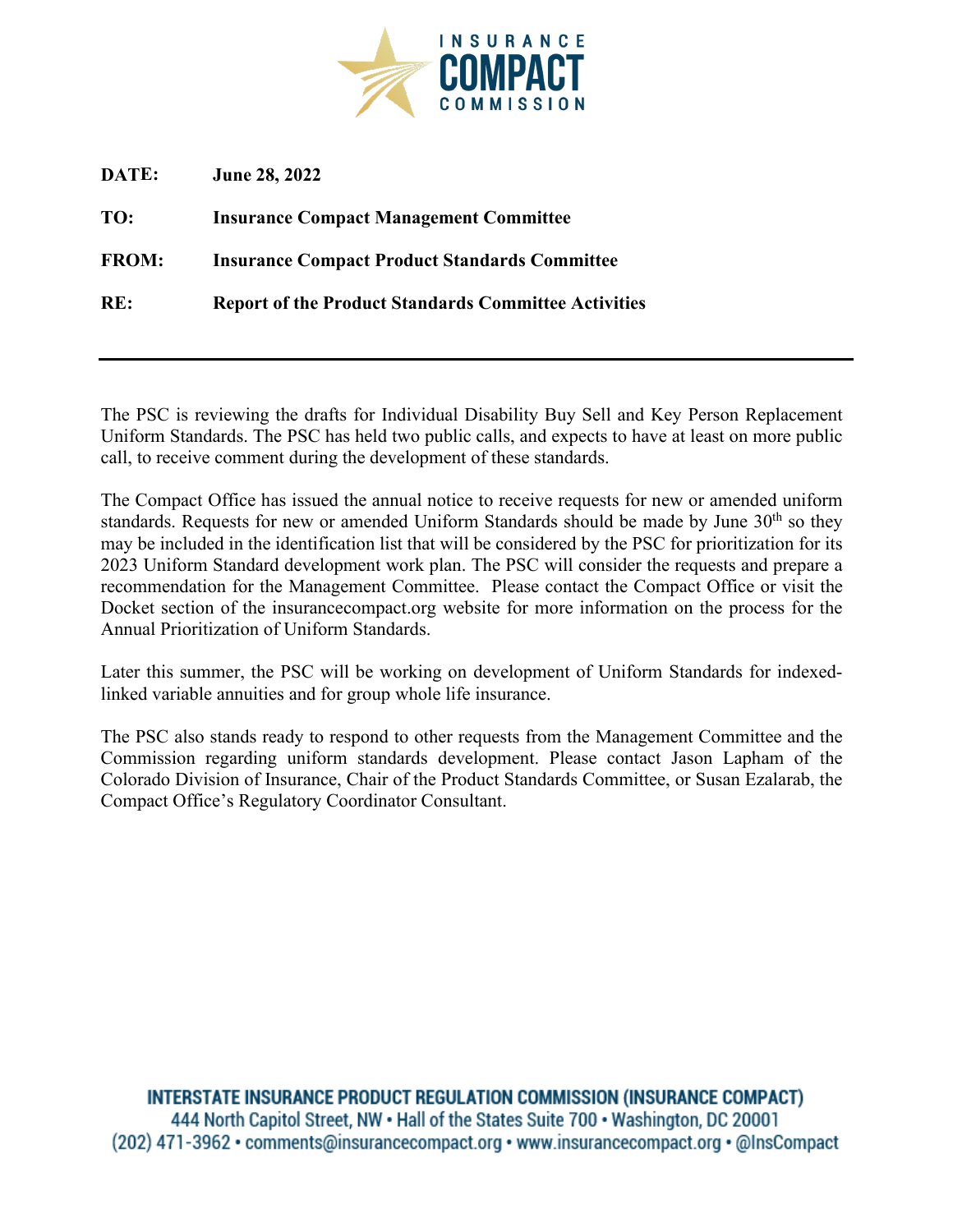

| DATE:        | <b>June 28, 2022</b>                                                   |
|--------------|------------------------------------------------------------------------|
| TO:          | <b>Insurance Compact Management Committee</b>                          |
| <b>FROM:</b> | <b>Karen Schutter, Executive Director</b>                              |
| RE:          | <b>Compact Office Operational Report for the June 28 Joint Meeting</b> |

- The Compact Office conducted an extensive selection process for its website redesign project. The selected consultant, Gravity Works, a Lansing, MI based company, will be leading discovery, design, development, testing and launch phases. We will leverage the feedback from the 2020 website focus groups as well as seek member and user input during the process. The Compact's new website will be launched by the end of 2022.
- The Compact Officers are holding a Compact Roundtable on Wednesday, July 13<sup>th</sup> from noon to 3 pm in New York City for Commissioners, state legislators, industry and consumer representatives and company filers to discuss key strategic to discuss key questions and issues for the Compact. The Compact Officers will report on this session at the next in-person meeting of the Commission. The Compact Officers are planning Roundtables in other cities over the coming year.
- The Compact Office held its Spring webinar series with 15 separate sessions covering a host of topics from creating and amending Uniform Standards to following how a Compact reviewer works through a product filing. Thirteen different topics were covered, including six regulator-only webinars with three sessions highlighting the regulator-only Compact Collaboration Space. All webinars were recorded, and sessions of interest to member regulators can be viewed on-demand through the Collab Space. When you count attendees at each session over 450 participated in these informative webinars.
- The Management Committee and Commission will convene a joint, in-person meeting in Portland, Oregon in conjunction with the NAIC 2022 Summer National Meeting. This meeting is *tentatively* scheduled to be held on Friday, August 12<sup>th</sup> from 3:45 – 5:00 pm Pacific and will also be streaming for those participating virtually.
- The Consumer Advisory Committee has two open seats. Please contact Karen Schutter or Sara Dubsky for suggestions for interested candidates.

**INTERSTATE INSURANCE PRODUCT REGULATION COMMISSION (INSURANCE COMPACT)** 444 North Capitol Street, NW . Hall of the States Suite 700 . Washington, DC 20001 (202) 471-3962 • comments@insurancecompact.org • www.insurancecompact.org • @InsCompact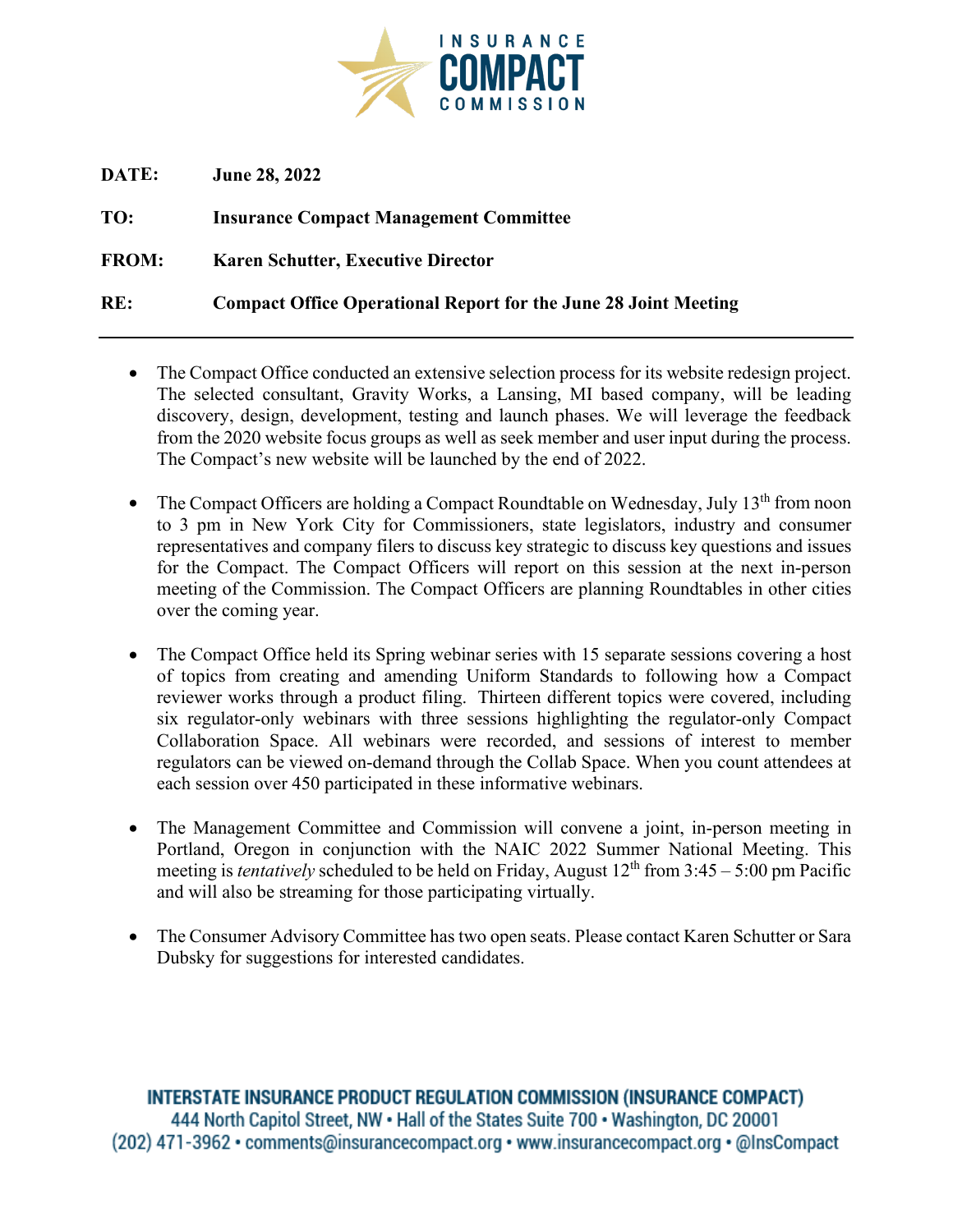

## **JOINT MEETING OF THE MANAGEMENT COMMITTEE AND INTERSTATE INSURANCE PRODUCT REGULATION COMMISSION**

## **Tuesday, April 5, 2022 11 am ET / 10 am CT / 9 am MT / 8 am PT**

## **AGENDA**

- 1. Roll Call
- 2. South Carolina Withdrawal
- 3. Commission Consideration of Adoption of the Proposed Amendments to the Compact Bylaws
- 4. Independent Auditor's Report and Presentation of 2021 Annual Report
- 5. Report and Recommendation of the Governance Committee and Consideration by the Commission to Adopt the Report and Recommendation of the Governance Committee
- 6. Insurance Compact Strategic Planning
- 7. CONSENT AGENDA: Joint Action Item by the Management Committee and Commission to Adopt Noncontroversial Reports and Minutes of the Management Committee and the Commission.
- 8. Any Other Matters
- 9. Adjourn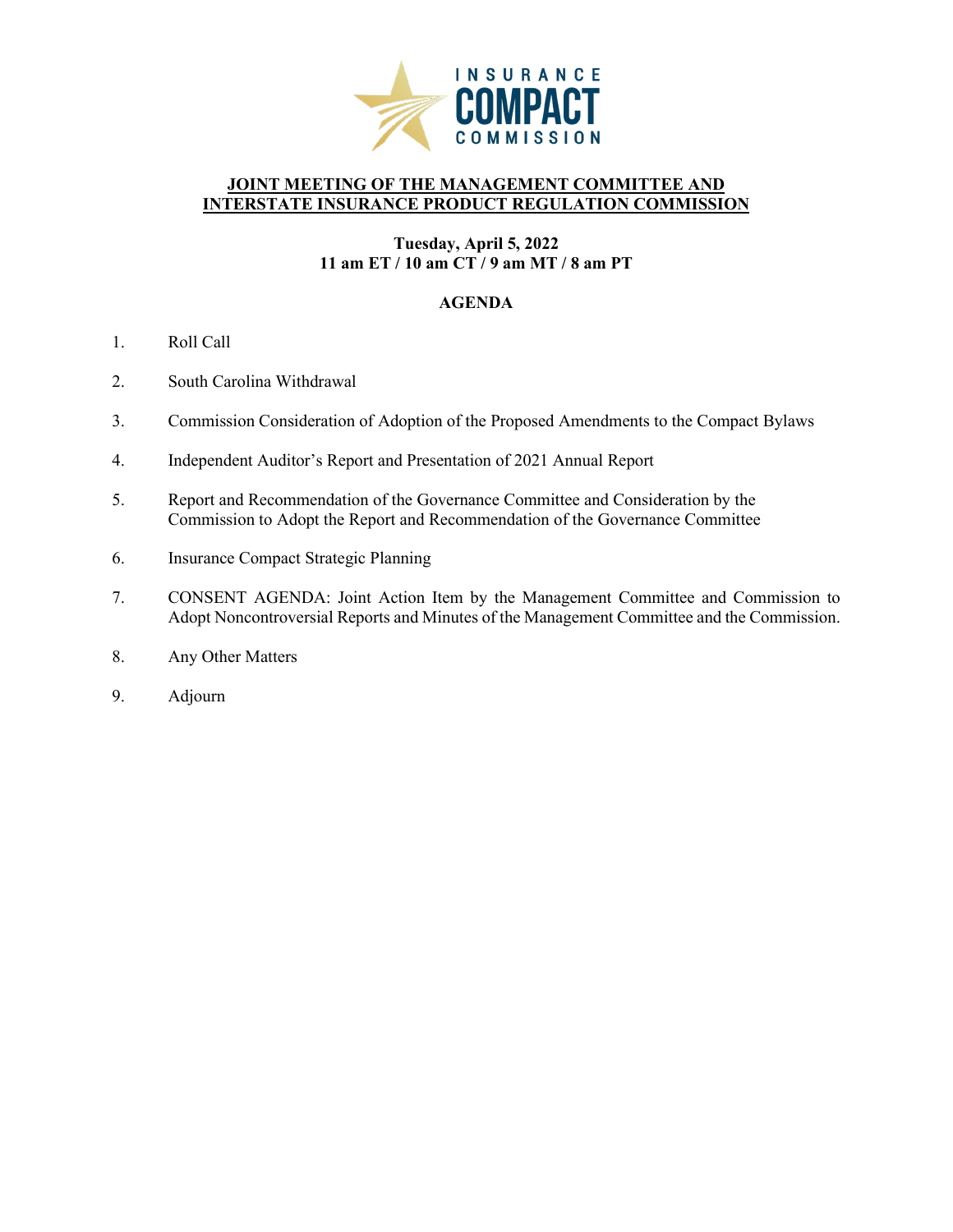# **Members of the Commission and Department Staff in Attendance:**

Commissioner Kathleen A. Birrane, Chair, Maryland Director Eric Dunning, Vice Chair, Nebraska Commissioner Allan McVey, Treasurer, West Virginia Superintendent Elizabeth Kelleher Dwyer, Rhode Island Yada Horace as a designated representative for Commissioner Jim Ridling, Alabama Jimmy Gunn, Alabama Director Lori Wing-Heier, Alaska Erin Klug as a designated representative for Director Evan Daniels, Arizona Jimmy Harris as a designated representative for Commissioner Alan McClain, Arkansas Peg Brown as a designated representative for Commissioner Michael Conway, Colorado Jason Lapham, Colorado Paul Lombardo as a designated representative for Commissioner Andrew Mais, Connecticut Tanisha Merced as a designated representative for Commissioner Trinidad Navarro, Delaware Howard Liebers as a designated representative for Commissioner Karima Woods, District of Columbia Steve Manders as a designated representative for Commissioner John King, Georgia Kathleen Nakasone as a designated representative for Commissioner Colin Hayashida, Hawaii Martha Im, Hawaii Weston Trexler as a designated representative for Director Dean Cameron, Idaho Jeff Varga as a designated representative for Director Dana Popish Severinghaus, Illinois Alex Peck as a designated representative for Commissioner Amy Beard, Indiana Commissioner Doug Ommen, Iowa Andria Seip, Iowa Craig Van Aalst as a designated representative for Commissioner Vicki Schmidt, Kansas Julie Holmes, Kansas Commissioner Sharon P. Clark, Kentucky Tom Travis as a designated representative for Commissioner James Donelon, Louisiana Acting Superintendent Tim Schott, Maine Nour Benchaaboun, Maryland Alex Borkowski, Maryland Sheri Cullen as a designated representative for Commissioner Gary Anderson, Massachusetts Karen Dennis as a designated representative for Director Anita G. Fox, Michigan Tammy Lohman as a designated representative for Commissioner Grace Arnold, Minnesota Director Chlora Lindley-Myers, Missouri Jo LeDuc, Missouri Commissioner Troy Downing, Montana Kari Leonard, Montana Laura Arp, Nebraska Director Barbara Richardson, Nevada Jason Dexter as a designated representative for Commissioner Chris Nicolopoulos, New Hampshire Commissioner Marlene Caride, New Jersey Jennifer Catechis as a designated representative for Superintendent Russell Toal, New Mexico Ted Hamby as a designated representative for Commissioner Mike Causey, North Carolina Director Judith French, Ohio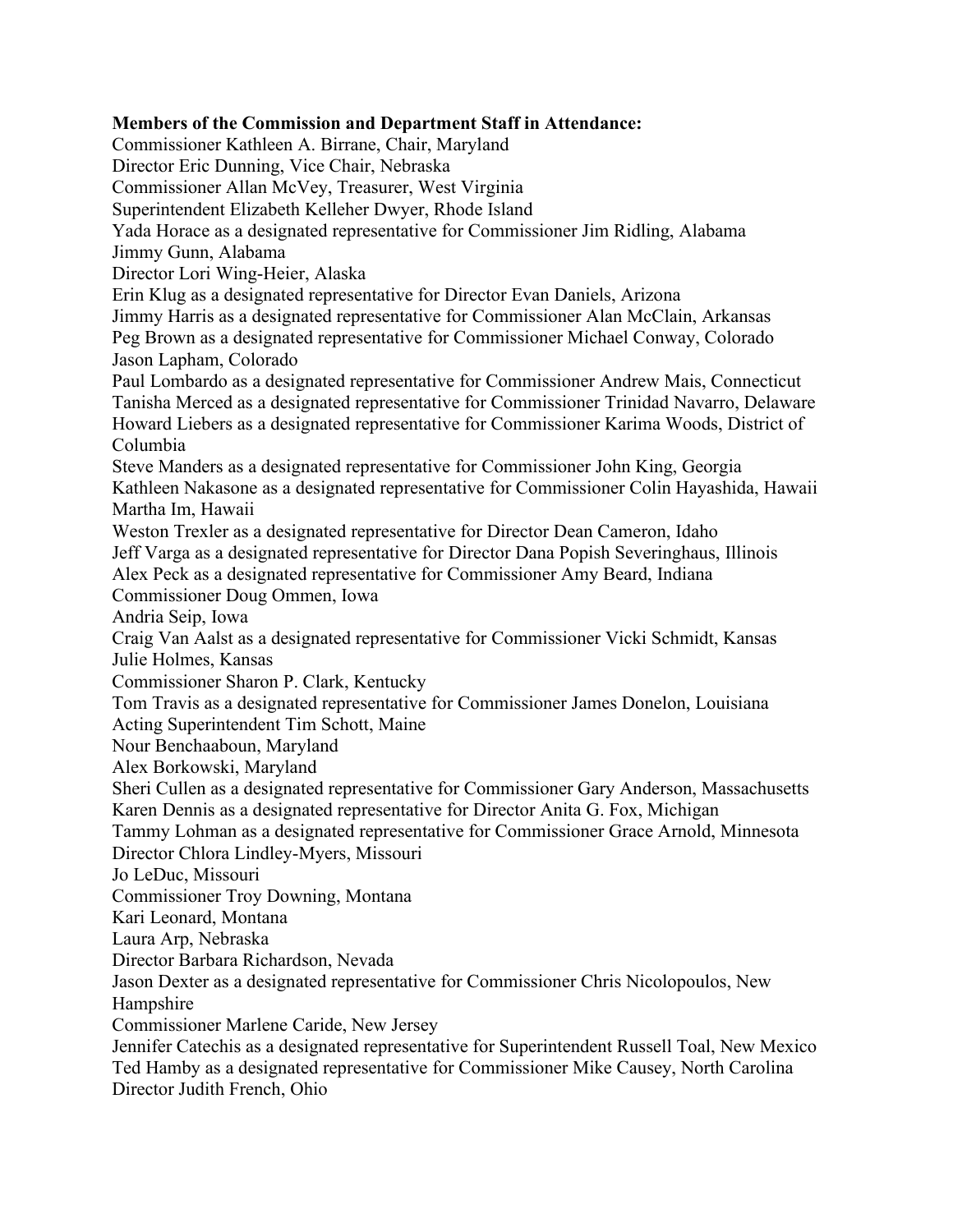Tynesia Dorsey, Ohio Theresa Schaefer, Ohio Cuc Nguyen as a designated representative for Commissioner Glen Mulready, Oklahoma Kurt Cagle, Oklahoma Director Andrew Stolfi, Oregon T.K. Keen, Oregon Tashia Sizemore, Oregon Shannen Logue as a designated representative for Commissioner Jessica Altman, Pennsylvania Michael Wise as a designated representative for Director Ray Farmer, South Carolina Shari Miles Brian Hoffmeister as a designated representative for Commissioner Carter Lawrence, Tennessee Chris Herrick as a designated representative for Commissioner Cassie Brown, Texas Commissioner Jonathan Pike, Utah Tanji Northrup, Utah Kevin Gaffney as a designated representative for Commissioner Michael Pieciak, Vermont Mary Block, Vermont Don Beatty as a designated representative for Commissioner Scott A. White, Virginia Commissioner Mike Kreidler, Washington Molly Nollete Erin Hunter, West Virginia Commissioner Nathan Houdek, Wisconsin Commissioner Jeff Rude, Wyoming

#### **Legislative Committee:**

Representative Matt Lehman Speaker Pro Tem Brian Patrick Kennedy Representative Jim Dunnigan Representative Deborah Ferguson Senator Laura Fine Assemblyman Roy Freiman

## **Consumer Advisory Committee:**

Brendan Bridgeland Jane Cline Anna Howard Yvonne Hunter Fred Nepple Bruce Ramge

#### **Industry Advisory Committee:**

Anne Correia, Allianz Andrea Davey, Athene Wayne Mehlman, ACLI Joseph Muratore, NY Life Sarah Wood, IRI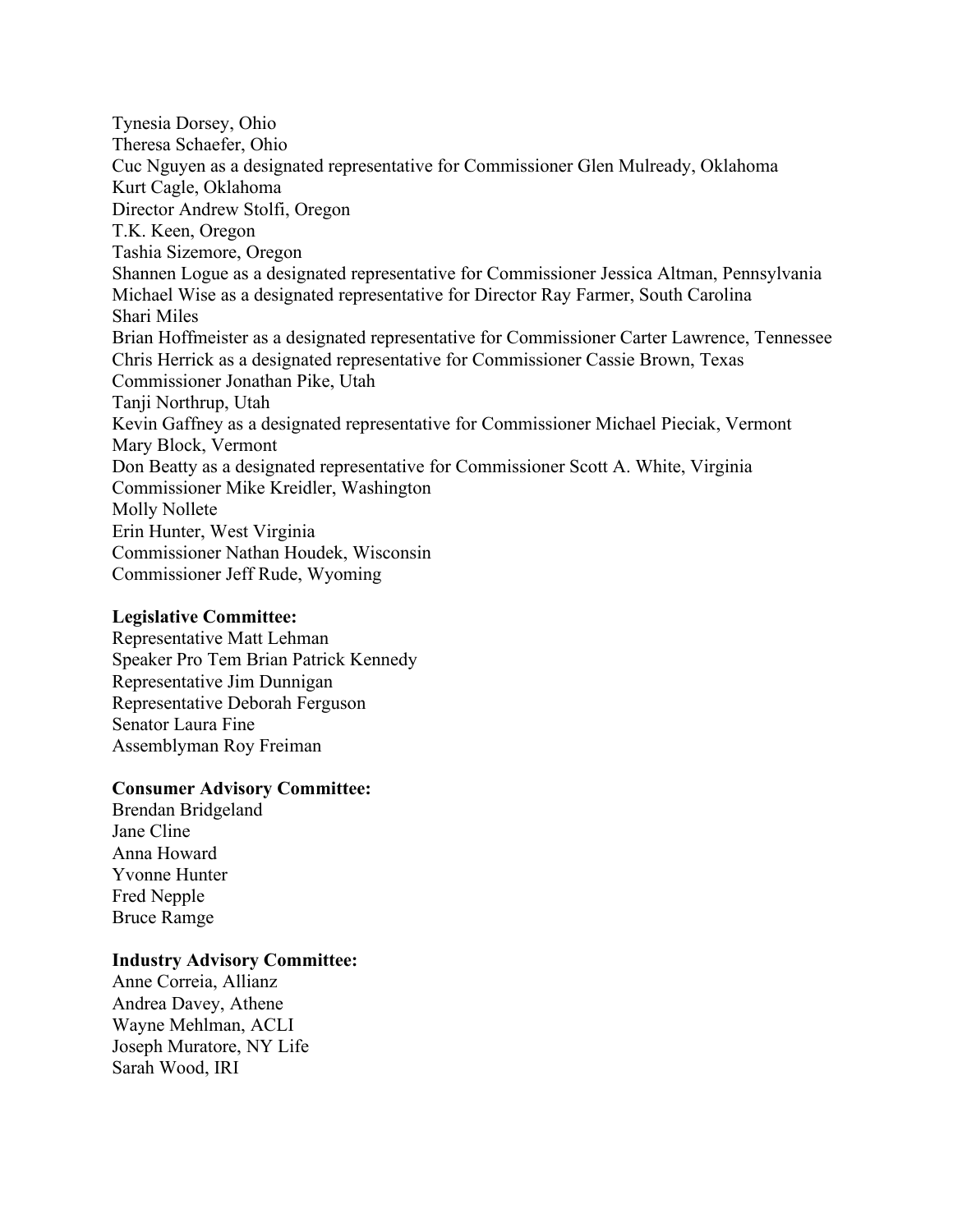### **Insurance Compact Staff in Attendance:**

Karen Schutter, Executive Director Becky McElduff, Director of Product Operations & Chief Counsel Sara Dubsky, Assistant Director of Administrative Operations Joe Bonfitto, Product Reviewer Mindy Bradford, Product Reviewer Ed Charbonnier, Product Reviewer Jeanne Daharsh, Actuary Susan Ezalarab, Regulatory Coordinator Consultant Karen Givens, Senior Product Reviewer & Manager Naomi Kloeppersmith, Actuary

Sarah Neil, Communications and Outreach Coordinator Hanna Steen, Administrative Coordinator

Commissioner Birrane called to order the Joint Meeting of the Management Committee and the Interstate Insurance Product Regulation Commission (Insurance Compact or Commission). Ms. Schutter took the roll call of the: Management Committee, Commission, Legislative Committee, and Industry and Consumer Advisory Committees.

Commissioner Birrane recognized the members of the Legislative Committee in attendance. She reported Representative Matt Dollar has resigned from the Georgia State Legislature and Representative Koenig has been appointed by NCSL to fill the vacancy. Commissioner Birrane asked Representative Lehman if he had any comments. Representative Lehman noted that NCOIL appreciated the important issues before the Commission and he looks forward to the continued collaboration. There were no other comments.

Commissioner Birrane proceeded to the next item on the Agenda and provided an update on the withdrawal of South Carolina from the Compact. It was noted House Bill 4832, an omnibus bill, is currently in the final steps before final passage. Once the legislation has been adopted, it will become effective upon the Governor's signature. Commissioner Birrane noted guidance has been issued by the Compact Office and is posted on the Compact's website, specifically under News and Announcements. Commissioner Birrane noted a stay of effectiveness needed to be enacted for South Carolina as the legislation is still pending. Superintendent Dwyer made the motion to stay the effectiveness of the *Standards for Filing Revisions to In-Force Rate Increase Schedules for Individual Long-Term Care Insurance* for 120 days. Commissioner McVey seconded the motion. Hearing no additional comments, a voice vote was conducted. The motion passed.

Commissioner Birrane advanced to the next item on the Agenda, the consideration of adoption of the proposed amendments to the Compact Bylaws. Commissioner Birrane provided a brief overview of the proposed amendments and noted during the December 2021 joint meeting, the Governance Committee recommended the proposed amendments as a result of the independent governance review conducted by Squire Patton Boggs in 2020. Commissioner Birrane asked Ms. Schutter to provide an overview of the amendments. Director Richardson inquired about the amendments regarding the past chair and wanted to confirm if it was intended to be the most immediate past chair. Ms. Schutter confirmed that it was to be the most immediate past chair. If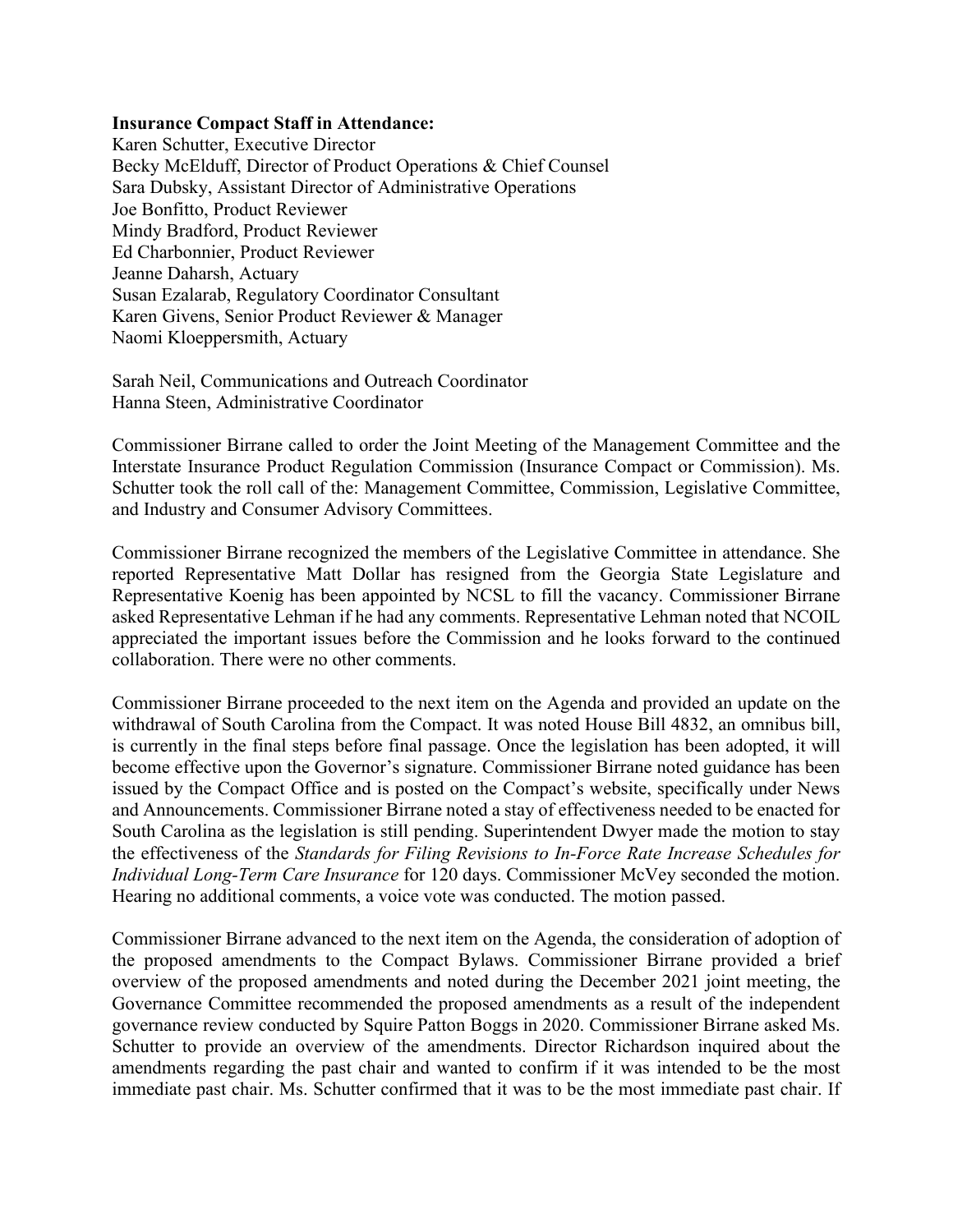the Commissioner, who served as the most immediate past chair, was no longer available, then the position would be vacant. Hearing no other comments, Commissioner Birrane asked if there was a motion to adopt the Bylaw amendments. Director French made the motion and Mr. Beatty seconded. A voice vote was conducted and the motion passed.

Commissioner Birrane proceeded to the presentation of the 2021 Audit Report. Director Richardson was asked to provide a report of the Audit Committee and reported the Commission received an unqualified opinion from the independent auditors, RSM. Director Richardson reported the Committee met with RSM on March  $17<sup>th</sup>$  to receive the audit opinion along with the supplemental letters noting no deficiencies in the Commission's internal control structure or disagreements, issues, or concerns with management. Director Richardson noted some financial highlights and reported the Commission ended the year with positive net revenue of \$790,016. The Commission exceeded its revenue by 14% due to companies making life filings to amend their nonforfeiture rate ahead of the January 1, 2022 deadline. Additionally, there were significant expense savings in the amount of \$227,431. A large part of these savings is attributed to travelrelated cost savings due to Covid-19 restrictions. Director Richardson concluded the Report of the Audit Committee and noted through February, the Compact is 6% under revenue budget and 16% under budgeted expenses. There were no comments.

Commissioner Birrane noted the 2021 Annual Report will be released electronically and will be available on the Compact's website. Additionally, the Compact Office will provide an electronic version of the Report to each Governor and the legislative leaders as required by the Compact statute. Members will be provided with an advance copy of the communication before the Compact Office issues it.

Commissioner Birrane moved to the next item on the Agenda and asked Director Dunning to provide the report and recommendation of the Governance Committee. Director Dunning provided a brief update on the recent activities of the Governance Committee. He reported the Committee would like to recommend the draft position statement on the issue of implied congressional consent to the Commission. Director Dunning referenced the Colorado Supreme Court's April 2020 ruling that without congressional consent, it's legislature could not delegate to an interstate agency the power to adopt a standard that conflicts with a state statute. In 2020, an independent governance review was conducted by Squire Patton Boggs and during this review, it was concluded the Commission had a compelling case that it received implied congressional consent in 2006 when a federal law was enacted authorizing the District of Columbia to join this Compact and delegate the power under the Compact to the Commission. Squire Patton Boggs recommended the Commission develop and adopt an Advisory Opinion to acknowledge Congress gave this form of congressional consent even before the Compact was operational. The Governance Committee developed the draft advisory opinion, now being called a position statement, and is recommending the Management Committee publish this position statement for a comment period before being adopted by the Commission later this year.

Representative Lehman stated NCOIL was developing a resolution and was in support of this position statement.

Hearing no other comments, Commissioner Pike made a motion to adopt the report and